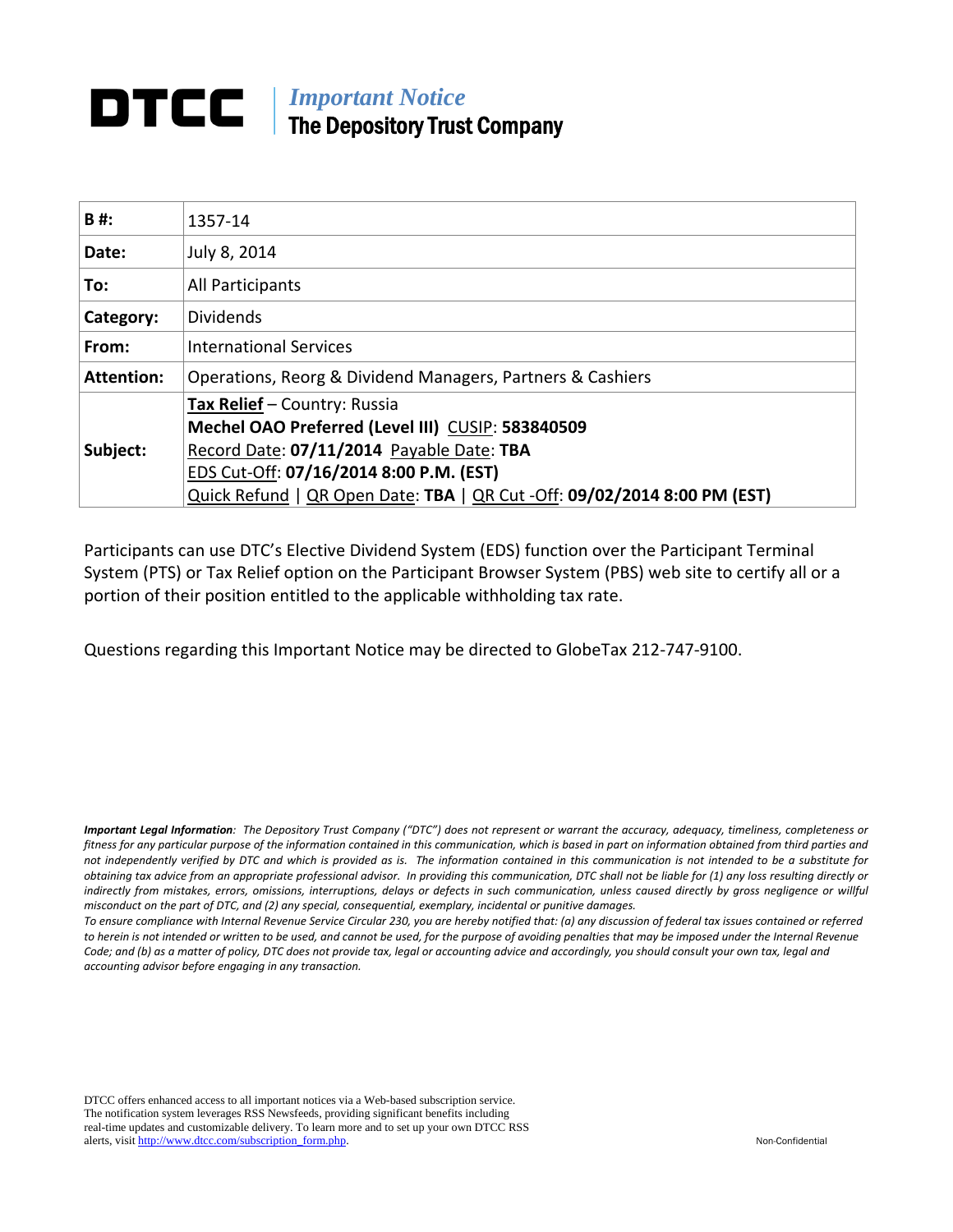

**Mechel OAO Preferred (Level III)** has announced a dividend. Deutsche Bank acts as Depositary for the company's Global Depositary Receipt ("GDR") program.

On DR Pay Date, all holders will have the opportunity to receive their full treaty benefits or 15% statutory withholding rate for nontreaty holders. All non-disclosed holders will receive this dividend net of the 30% withholding rate (15% statutory rate +15% non-disclosure punitive rate).

**Effective January 1, 2014** there are new requirements on obtaining withholding tax relief on Russian DRs. These new requirements are standardized and apply to any Russian DR with a record date after January 1, 2014.

| <b>DIVIDEND EVENT DETAILS</b>          |                                     |  |
|----------------------------------------|-------------------------------------|--|
| COUNTRY OF ISSUANCE                    | <b>RUSSIAN FEDERATION</b>           |  |
| ISSUE                                  | Mechel OAO Preferred<br>(Level III) |  |
| CUSIP#                                 | 583840509                           |  |
| DEPOSITARY                             | <b>DEUTSCHE BANK</b>                |  |
| DR RECORD DATE                         | <b>JULY 11, 2014</b>                |  |
| DR PAY DATE                            | TBD                                 |  |
| DR GROSS DIVIDEND<br>RATE ON PAY DATE  | TBD                                 |  |
| ORD GROSS DIVIDEND<br>RATE ON PAY DATE | $0.05$ RUB                          |  |
| RATIO                                  | $1$ ORD : $2$ GDR                   |  |
| NON-DISCLOSURE WHT<br>RATE             | 30%                                 |  |
|                                        |                                     |  |

In order to obtain a more preferential rate than the 30% maximum withholding tax rate, beneficial holder residency disclosure is now required on DRs held as of record date. This disclosure includes:

a) country of tax residence and entity type for a Double Tax Treaty Rate claim, **OR**

b) country of tax residence and entity type for the Statutory Rate (15% withholding).

Participants can use DTC's Elective Dividend System (EDS) function over the Participant Terminal System (PTS) or TaxRelief option on the Participant Browser System (PBS) web site to certify all or a portion of their position entitled to the applicable rate as per Double Tax Treaty and Statutory Rate. Use of EDS will permit entitlement amounts to be paid through DTC. By electing, Participants agree to the Agreements Representations and Indemnification below

#### **PLEASE NOTE THAT THERE IS POTENTIAL FOR AUDIT ON YOUR DISCLOSED SHARES:**

The Russian tax authorities may audit the beneficial holders claiming through this process for up to three calendar years after dividends payment. At a minimum audits may require an original certificate of residency with specific language for any individual or entity that elects for the statutory rate, or is eligible and elects for the DTT rate, under the treaty between the country of residence and the Russian Federation. These forms may also need to be apostilled. The documents in a foreign language should be translated into Russian and the translation needs to be approved by a public notary. There is a 3 months period to provide audit documentation to the authorities with possibility for 3 months extension. Please note the Russian tax authorities maintain the right to request additional information and/or forms at any time and from time to time. Participants and beneficial holders will be responsible and liable for any tax relief and for maintenance and provision of all supporting materials.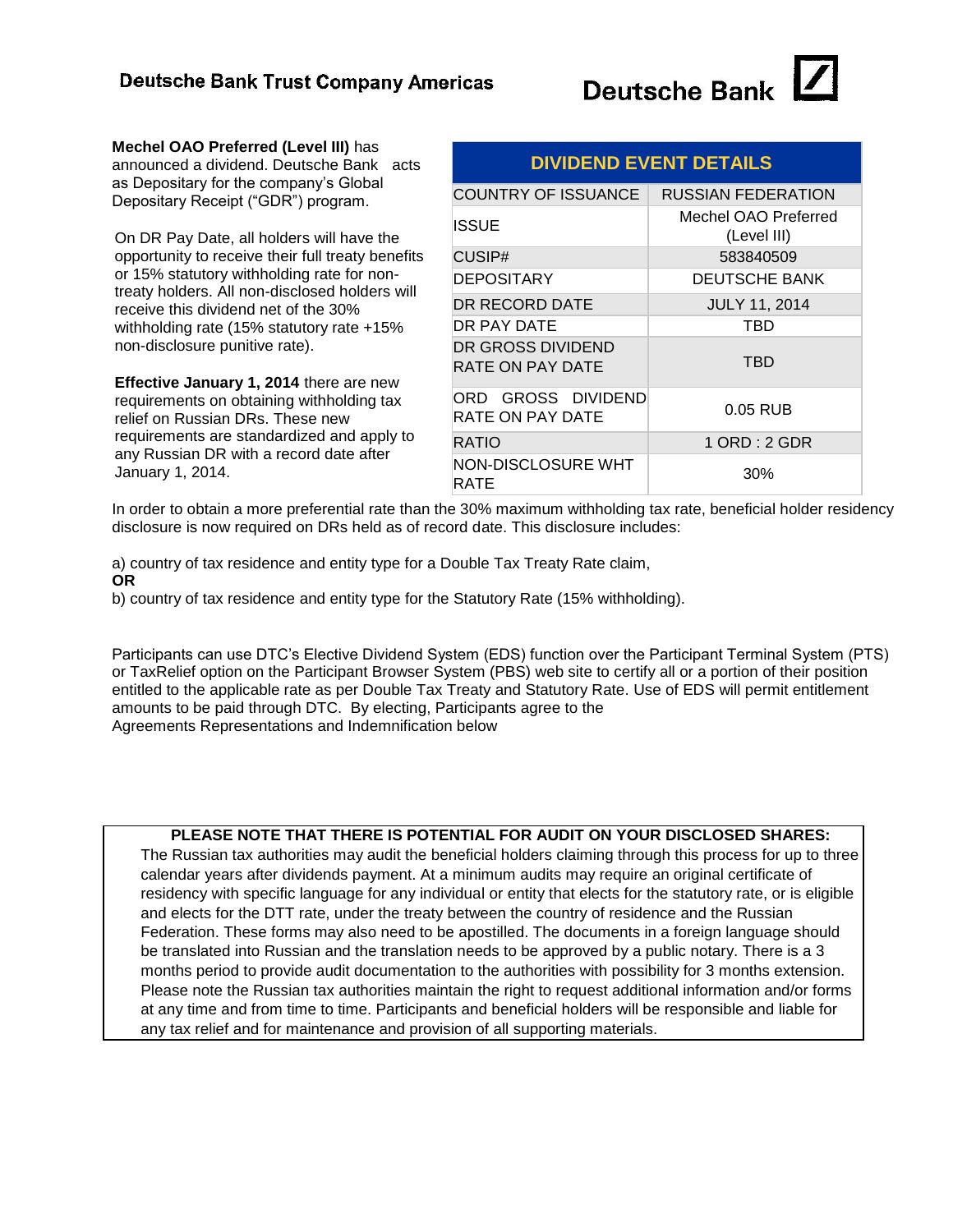| <b>CHARGES &amp; DEADLINES</b>    |                                                           |                                 |                                                                                            |                                                                                                                  |                                                                                                  |
|-----------------------------------|-----------------------------------------------------------|---------------------------------|--------------------------------------------------------------------------------------------|------------------------------------------------------------------------------------------------------------------|--------------------------------------------------------------------------------------------------|
| <b>FILING METHOD</b>              | <b>BATCH</b>                                              | <b>PAYMENT</b><br><b>METHOD</b> | <b>WITHHOLDING</b><br><b>TAX RELIEF</b><br><b>PROCESSING</b><br><b>FEE</b>                 | <b>MINIMUM</b><br><b>SERVICE</b><br><b>CHARGE PER</b><br><b>ENTITY AND</b><br><b>COUNTRY</b><br><b>DISCLOSED</b> | <b>FINAL</b><br><b>SUBMISSION &amp;</b><br><b>ELECTION</b><br><b>DEADLINE</b><br>(ALL TIMES EST) |
| <b>RELIEF AT</b><br><b>SOURCE</b> | <b>PAYMENT ON DR</b><br>PAY DATE                          | <b>ELECTRONIC</b>               | 40% OF THE<br><b>REDUCED</b><br><b>WITHHOLDING</b><br><b>TAX OBTAINED</b><br>IN USD        | <b>NONE</b>                                                                                                      | <b>JULY 16, 2014 8PM</b>                                                                         |
| <b>QUICK REFUND</b>               | <b>IMMEDIATLEY</b><br><b>FOLLOWING PAY</b><br><b>DATE</b> | <b>ELECTRONIC</b>               | 40% OF THE<br><b>REDUCED</b><br><b>WITHHOLDING</b><br><b>TAX OBTAINED</b><br><b>IN USD</b> | <b>NONE</b>                                                                                                      | SEPTEMBER 2, 2014<br>8PM                                                                         |

### **PROCESS STEPS**

- Go to https://www.globetaxesp.com/ and disclose your holders by
	- Country of Residence
	- Entity Type (either legal entity or individual)
- Sign the ESP generated cover letter and summary and mail into GlobeTax
- Use the ESP generated share summary at maximum rate as per treaty to complete your elections at DTC's EDS System

#### **IMPORTANT: TO RECEIVE YOUR DIVIDEND WITH MAXIMUM RATE AS PER TREATY YOU MUST BOTH COMPLETE THE DISCLOSURE TO GLOBETAX AND A CORRESPONDING EDS ELECTION AT DTC.**

# **ESP** Electronic Submission Portal

powered by **GLOBETAX** 

**Deutsche Bank Trust Company Americas offers ESP powered by GlobeTax, an electronic withholding tax submission system. This system allows for the secure and simplified transfer of share data from the Participant to Deutsche Bank Trust Company Americas and creates applicable documentation on the Participant's behalf. Submit the data online through the web site below, print out the document on letterhead, sign, and mail to Deutsche Bank Trust Company Americas / GlobeTax.** 

**These claims should be submitted through the following website. (Requires a one-time registration)** 

#### **https://www.globetaxesp.com/**

**Please contact Leann Maurice at 1-212-747-9100 if you have any questions about this process.**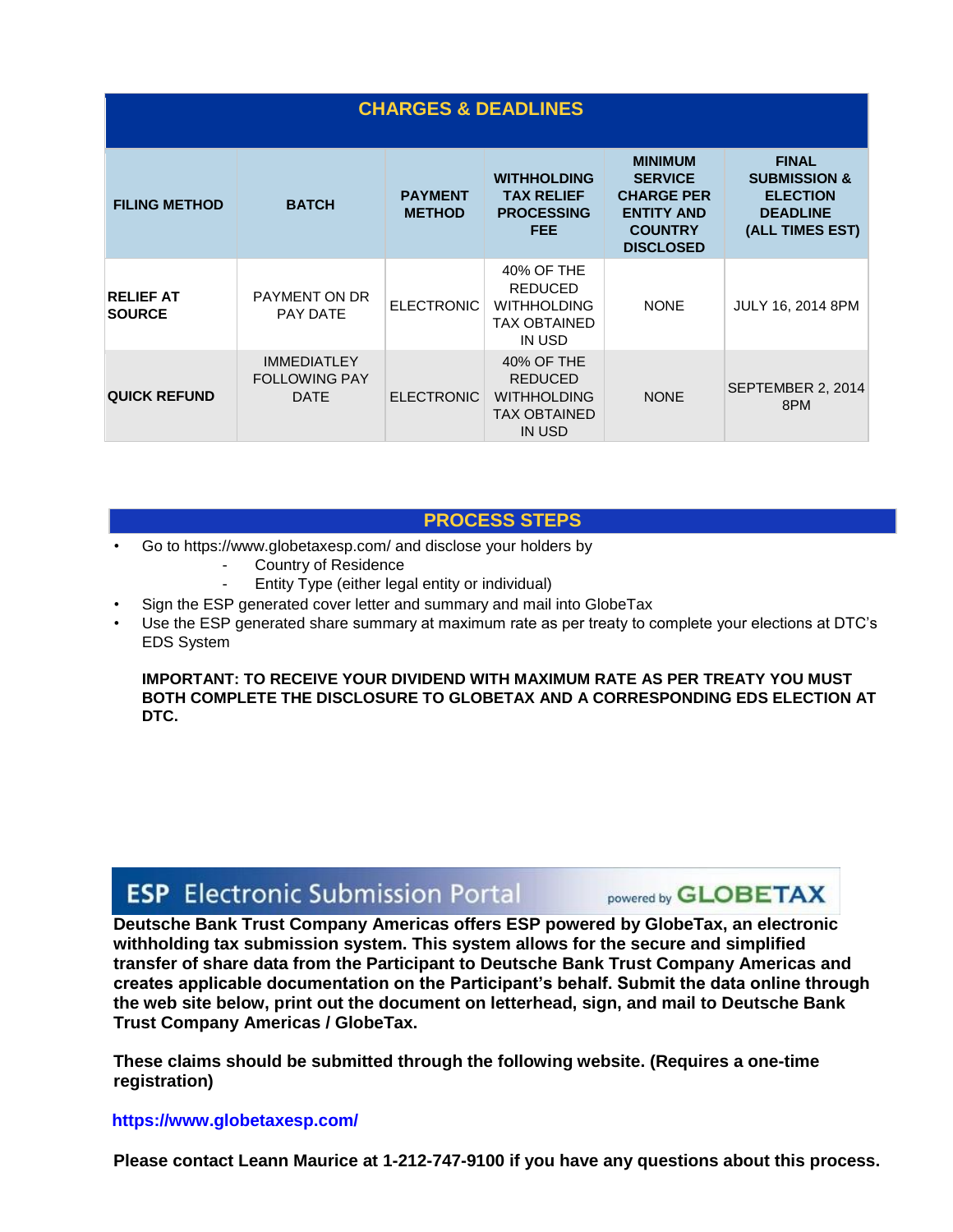| <b>ELIGIBILITY MATRIX FOR RELIEF AT SOURCE / QUICK REFUND</b> |                               |                                                                                                                                                                                                                                                                                                                                                                                                                                                                                                                                                                      |                                                                           |
|---------------------------------------------------------------|-------------------------------|----------------------------------------------------------------------------------------------------------------------------------------------------------------------------------------------------------------------------------------------------------------------------------------------------------------------------------------------------------------------------------------------------------------------------------------------------------------------------------------------------------------------------------------------------------------------|---------------------------------------------------------------------------|
| <b>RATE DESCRIPTION</b>                                       | <b>RECLAIM</b><br><b>RATE</b> | <b>ELIGIBLE RESIDENTS</b>                                                                                                                                                                                                                                                                                                                                                                                                                                                                                                                                            | <b>DOCUMENTATION REQUIRED</b>                                             |
| <b>UNFAVORABLE - 30%</b>                                      | 0%                            | <b>Non-Disclosed Countries</b>                                                                                                                                                                                                                                                                                                                                                                                                                                                                                                                                       | <b>NONE</b>                                                               |
| <b>FAVORABLE - 15%</b>                                        | 15%                           | Any Disclosed Non DTT Country<br><b>OR</b><br>Disclosed and Algeria, Argentina,<br>Australia, Austria, Belarus, Brazil,<br>Bulgaria, Canada, Cuba, France,<br>Germany, Iceland, Indonesia, Japan,<br>Luxembourg, Malaysia, Mali,<br>Montenegro, Netherlands, New<br>Zealand, Philippines, Portugal,<br>Romania, Serbia, South Africa, Spain,<br>Sri Lanka, Sweden, Switzerland,<br>Syria, Thailand, Ukraine, Venezuela,<br>Vietnam<br>0R<br>Any DTT country disclosing their<br>shares and not applying for a more<br>beneficial Double Tax Treaty Rate<br>than 15%  | ESP GENERATED COVER LETTER & ESP GENERATED<br><b>SUMMARY</b>              |
| <b>FAVORABLE - 12%</b>                                        | 18%                           | Disclosed and applying for DTT rate<br>of : Finland                                                                                                                                                                                                                                                                                                                                                                                                                                                                                                                  | ESP GENERATED COVER LETTER & ESP GENERATED<br><b>SUMMARY</b>              |
| <b>FAVORABLE - 10%</b>                                        | 20%                           | Disclosed and applying for DTT rate<br>of : Albania, Armenia, Azerbaijan,<br>Belgium, Botswana, Chile, China,<br>Croatia, Cyprus, Czech Republic,<br>Denmark, Egypt, Greece, Hungary,<br>India, Iran, Ireland, Israel, Italy,<br>Kazakhstan, Democratic People's<br>Republic of Korea, Republic of Korea,<br>Kyrgyzstan, Latvia, Lebanon,<br>Lithuania, Macedonia, Mexico,<br>Moldova, Mongolia, Morocco,<br>Namibia, Norway, Poland, Singapore,<br>Slovakia, Slovenia, Tajikistan, Turkey,<br>Turkmenistan, United Kingdom,<br>United States of America, Uzbekistan | ESP GENERATED COVER LETTER & ESP GENERATED<br><b>SUMMARY</b><br><b>OR</b> |
| <b>FAVORABLE - 9%</b>                                         | 21%                           | Disclosed and Russian Federation                                                                                                                                                                                                                                                                                                                                                                                                                                                                                                                                     | ESP GENERATED COVER LETTER & ESP GENERATED<br><b>SUMMARY</b>              |
| <b>FAVORABLE - 5%</b>                                         | 25%                           | Disclosed and applying for DTT rate<br>of Kuwait, Qatar, Saudi Arabia                                                                                                                                                                                                                                                                                                                                                                                                                                                                                                | ESP GENERATED COVER LETTER & ESP GENERATED<br>SUMMARY                     |

**NOTE: THERE ARE SOME COUNTRIES WITH DOUBLE TAXATION TREATIES WITH THE RUSSIAN FEDERATION THAT HAVE MUTLIPLE WITHHOLDING RATES. THE LOWER RECLAIM RATE APPLIES TO THE AT SOURCE AND QUICK REFUND PROCESS. THE HIGHER RATES GENERALLY APPLY TO CONDITIONAL SITUATIONS (I.E. HOLDING A MINIMUM AMOUNT OF OUTSTANDING SHARES OR A SPECIAL ENTITY TYPE). THESE CONDITIONAL TAX RATES**  WILL NEED TO BE APPLIED FOR DURING A STANDARD REFUND PROCESS. FOR MORE INFORMATION PLEASE **CONTACT GLOBETAX**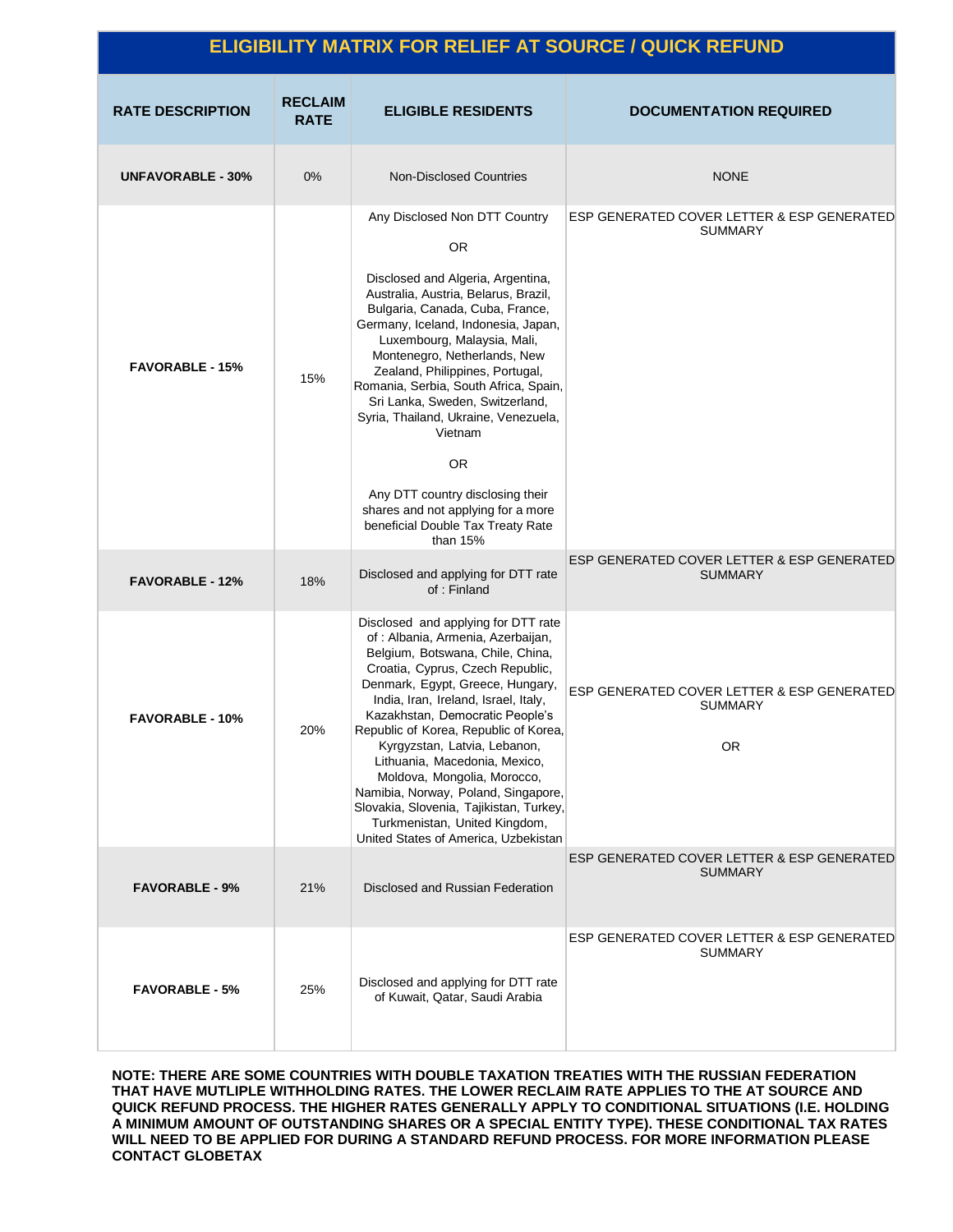| <b>CONTACT DETAILS</b>     |                            |  |
|----------------------------|----------------------------|--|
| PRIMARY CONTACT            | <b>LEANN MAURICE</b>       |  |
| DOMESTIC PHONE (U.S.)      | 1-800-876-0959             |  |
| DOMESTIC FAX (U.S.)        | 1-866-888-1120             |  |
| <b>INTERNATIONAL PHONE</b> | 1-212-747-9100             |  |
| <b>INTERNATIONAL FAX</b>   | 1-212-747-0029             |  |
| <b>EMAIL ADDRESS</b>       | LEANN MAURICE@GLOBETAX.COM |  |
| <b>COMPANY</b>             | DEUTSCHE BANK / GLOBETAX   |  |
| <b>STREET ADDRESS</b>      | 90 BROAD STREET 16TH FLOOR |  |
| CITY/STATE/ZIP             | NEW YORK, NY 10004         |  |
| <b>ADDITIONAL CONTACTS</b> | <b>ROMAN SLUDNOV</b>       |  |
| <b>EMAIL ADDRESS</b>       | ROMAN SLUDNOV@GLOBETAX.COM |  |

# **FREQUENTLY ASKED QUESTIONS (FAQs)**

## **GENERAL QUESTIONS**

| <b>QUESTION</b>                                                                         | <b>ANSWER</b>                                                                                                                                                                                                                                                                                           |
|-----------------------------------------------------------------------------------------|---------------------------------------------------------------------------------------------------------------------------------------------------------------------------------------------------------------------------------------------------------------------------------------------------------|
| DO I NEED TO PROVIDE A 6166 OR A COR?                                                   | NO, ONLY ESP GENERATED FORMS WILL BE<br>REQUIRED BY GLOBETAX DURING THE DISCLOSURE<br>PROCESS. HOWEVER, YOUR SHARES ARE SUBJECT<br>TO AN AUDIT WHERE A 6166/COR MAY BE<br>REQUESTED OF YOU BY RUSSIAN AUTHORITIES.                                                                                      |
| IS IT REQUIRED TO USE ESP TO DISCLOSE?                                                  | NO, IF YOU ARE NOT ABLE TO UTILIZE THE ESP<br>SYSTEM PLEASE CONTACT GLOBETAX SO WE MAY<br>PROVIDE YOU COPIES OF THE ESP FORM TO<br>SUBMIT MANUALLY.                                                                                                                                                     |
| WHAT HAPPENS IF I CANNOT COMPLETE MY<br>DISCLOSURE BY THE RELIEF AT SOURCE<br>DEADLINE? | THERE IS AN OPPORTUNITY FOR QUICK REFUND<br>SUBMISSION IMMEDIATELY FOLLOWING THE DR PAY<br>DATE.                                                                                                                                                                                                        |
| IS THERE A DIFFERENCE BETWEEN THE RELIEF AT<br>SOURCE AND QUICK REFUND?                 | THE PROCESS STEPS ARE THE SAME FOR BOTH.<br>PROCESSES. HOWEVER, THE RELIEF AT SOURCE<br>PERIOD IS SHORTER AND INVOLVES PAYMENT OF<br>YOUR DIVIDEND WITH TAX RELIEF ON PAY DATE.<br>THE QUICK REFUND IS A LONGER PERIOD FOR<br>SUBMISSION AND WILL INVOLVE PAYMENT OF YOUR<br>TAX RELIEF AFTER PAY DATE. |